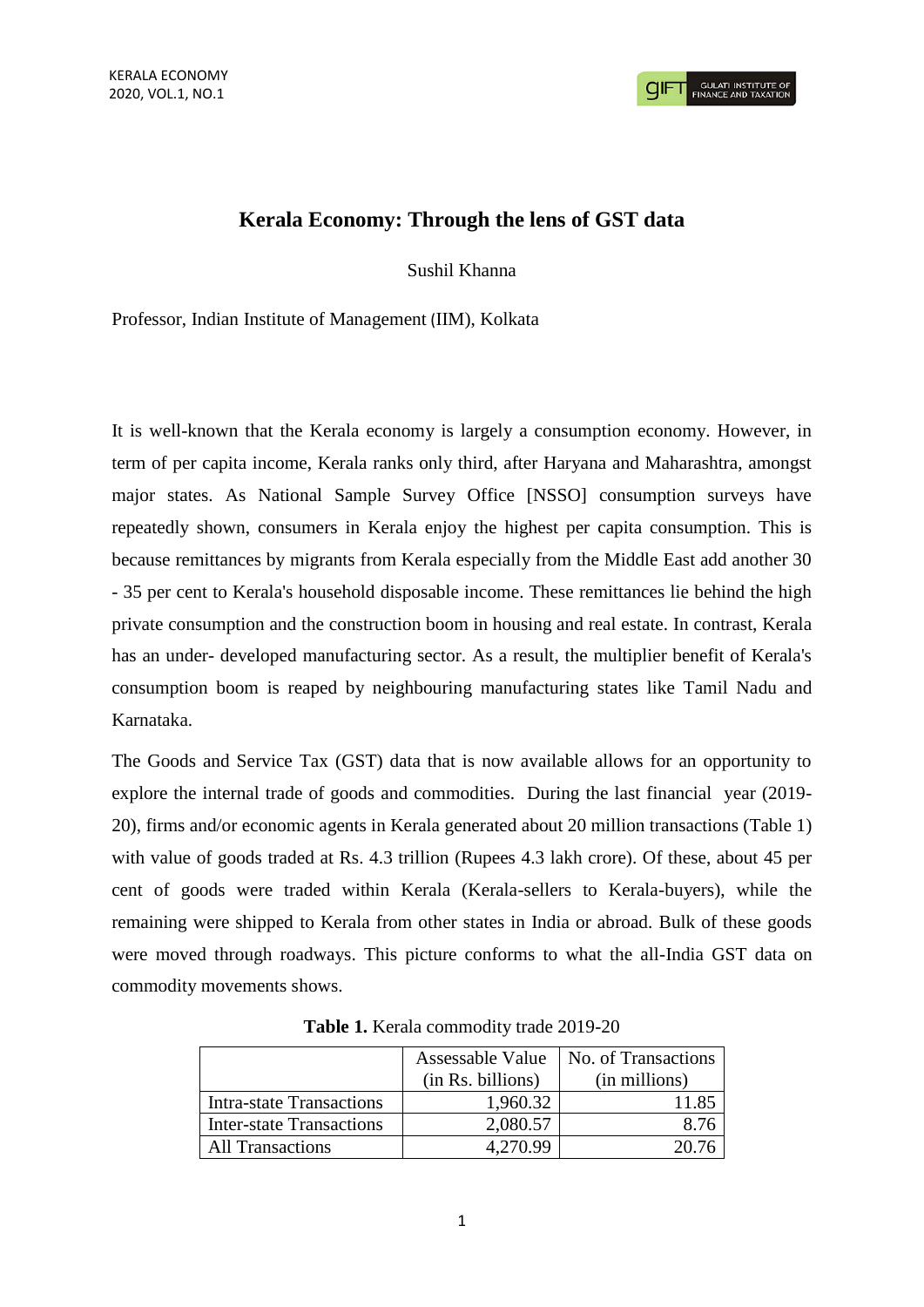## **Kerala has huge trade deficit**

Table 2 shows Kerala's trade with the rest of the country. Kerala imports from other states goods valued at approximately Rs 1.5 trillion, while it exports to other states commodities worth only Rs 550 billion. In other words, Kerala has a trade deficit of approximately Rs 1 trillion ( Rs one lakh crore) with the rest of the country.

|                        | 2018-19 | 2019-20 |
|------------------------|---------|---------|
| From other states      | 1,528   | 1,532   |
| To other states        | 554     | 549     |
| Kerala's trade deficit |         |         |

**Table 2.** Kerala's internal trade with neighbouring states (Rs billion)

This trade deficit reflects Kerala's small and under-developed manufacturing sector. It is well-known that among the four large southern states, Kerala has the smallest manufacturing at 9.5 percent of Gross State Domestic Product (GSDP). Compare this to manufacturing accounting for 15 per cent of GSDP in Karnataka and 20 per cent in Tamil Nadu. This deficit also means that the high consumption demand in Kerala actually creates demand and employment in neighboring states.

About one -third of the Rs 1.5 trillion worth of goods imported by Kerala from other states come from Tamil Nadu, while Karnataka ships Rs 250 billion worth of commodities. Kerala's major imports from these states consist of high value goods like motor vehicles, two wheelers, electronic consumer goods, light machinery and equipment and garments.

In return, Kerala exports to other states petroleum products, petrochemicals, rubber and plastic products and vegetables, spices and farm produce. In other words, other than supply from central public sector enterprises in Kochi and suburbs Kerala's exports mirror those of an under-developed agricultural economy.

Kerala has experienced a construction and real estate boom both for modern residential housing as well for shopping malls and commercial space. The inputs for this construction boom come from the neighbouring states, including Andhra Pradesh and Karnataka. Cement and ceramic goods for the construction industry are significant imports from these states.

The fact that Kerala has a deficit in its transaction with neighbouring industrialised states means that commercial vehicles from other states out number vehicles registered in Kerala on

2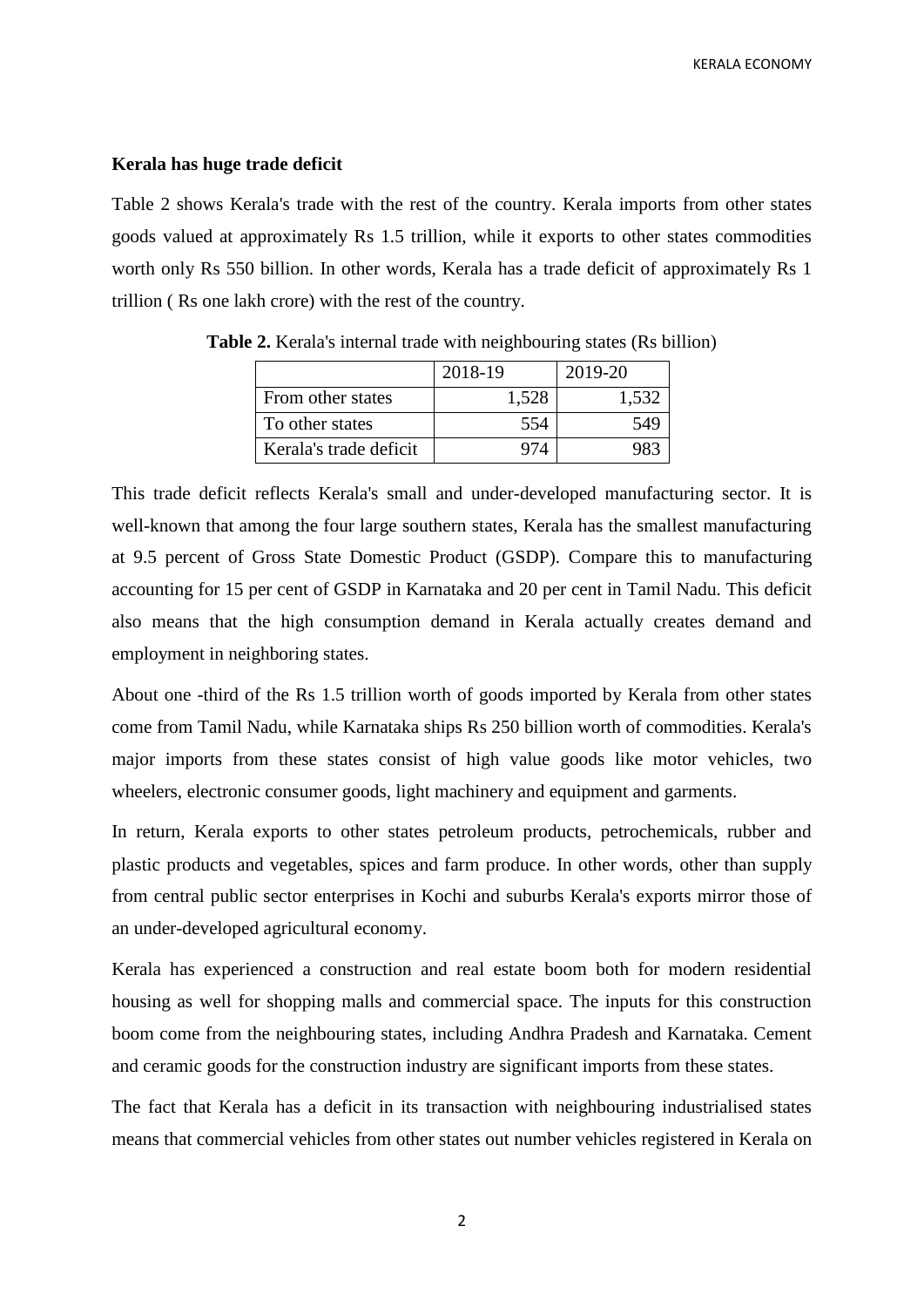its roads and highways. Every month, approximately, 1.4 million trips are made by trucks from other states on Kerala roads.

## **Kerala's international trade**

Kerala's commodity exports still play an important role in its real economy. Last year, Kerala's foreign exports were a respectable Rs 150 billion with agricultural produce (spices, cashew nuts, coir, etc) and marine products accounting for roughly half its exports. This may be compared to Kerala's shipments to rest of India that were about Rs. 550 billion in 2019-20. The commodity composition of Kerala's sales to other countries and to neighbouring states is also similar, with agriculture, rubber and plastic goods etc. dominating both the segments of trade. The only exception seems to be marine exports that are only directed to foreign buyers.

Kerala's international imports were only about Rs. 150 billion, showing a balanced international trade. Like rest of India, machinery and intermediates (like chemicals, wood pulp, base metals) dominate its foreign imports. As with the rest of India, Kerala's major markets abroad lie in the USA, Europe and Middle East while bulk of its imports come from China and South-East Asia.

The analysis above provides a brief overview of Kerala's commodity economy. The service sector in Kerala is much larger share in terms of income and employment. With hotels and shopping malls and teaming bazars provide for bulk of consumer spending and tourist traffic into God's own country. Gold jewellery and trade is the most visible and profitable segment of this tertiary sector. This makes trade and the employment it generates very important part of the economy.

COVID- 19 lockdown has hit this thriving intra-state trade centred around the large urban centres of India's most affluent consumer market. This has hit movement of all commodities; though agriculture produce (vegetables, staples, meat and fish) bounced back since middle of April. The interesting observation during the lockdown is that about two third of goods movement were within Kerala while inter-state transactions showed a sharp decline. As expected, the sharpest decline in economic activity and tax collection came from more prosperous cities/towns like Ernakulam, Thiruvananthapuram Kozhikode, and Alappuzha.

COVID- 19 has adversely hit the economy and employment in Middle East countries like UAE where a large number of non-resident Keralites resides. Many are forced to return to Kerala, which beside adding to the COVID- load, will shrink the remittances for most of remaining months. It is likely to affect overall consumer sentiment and demand. Preliminary